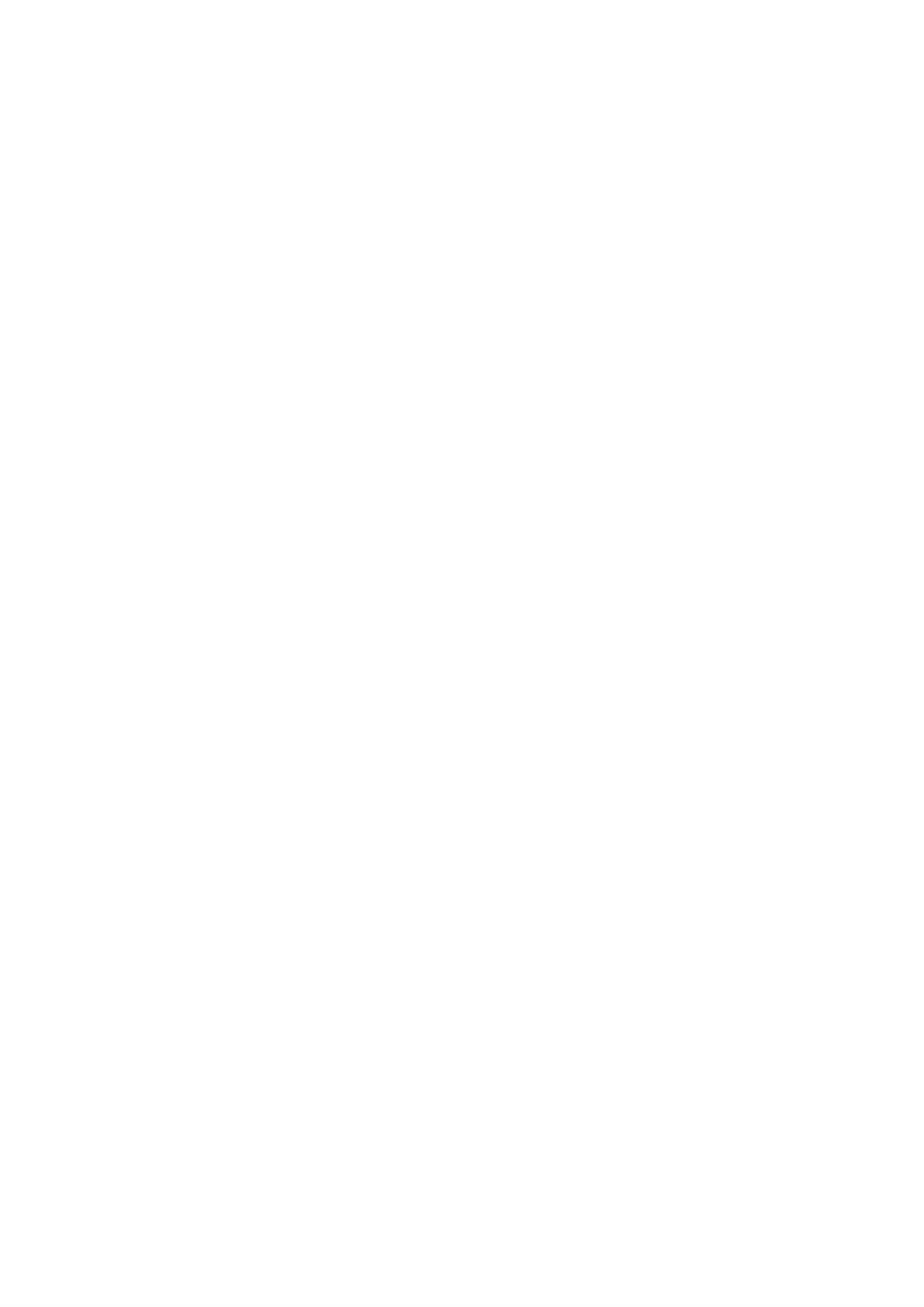pressure is the parameter which should be solved at the end.

N-S equation is the motion equation which describes momentum conservation of<br>mpressible fluid, as follows:<br> $\frac{\partial v_x}{\partial x} + v_y \frac{\partial v_x}{\partial y} + v_y \frac{\partial v_x}{\partial z} + v_z \frac{\partial v_x}{\partial z} + \mu \left( \frac{\partial^2 v_x}{\partial y^2} + \frac{\partial^2 v_x}{\partial z^2} + \frac{\partial^2 v_x}{\partial z^2} \right) + \frac{$ incompressible fluid, as follows:

pressure is the parameter which should be solved at the end.  
\nN-S equation is the motion equation which describes momentum conservation of  
\nincompressible fluid, as follows:  
\n
$$
\begin{bmatrix}\n\rho \left( \frac{\partial v_x}{\partial t} + v_x \frac{\partial v_x}{\partial x} + v_y \frac{\partial v_x}{\partial y} + v_z \frac{\partial v_x}{\partial z} \right) = \rho g_x - \frac{\partial p}{\partial x} + \mu \left( \frac{\partial^2 v_x}{\partial x^2} + \frac{\partial^2 v_x}{\partial y^2} + \frac{\partial^2 v_x}{\partial z^2} \right) + \frac{1}{3} \mu \frac{\partial}{\partial x} \left( \frac{\partial v_x}{\partial x} + \frac{\partial v_y}{\partial y} + \frac{\partial v_z}{\partial z} \right), \\
\rho \left( \frac{\partial v_y}{\partial t} + v_x \frac{\partial v_y}{\partial x} + v_y \frac{\partial v_y}{\partial y} + v_z \frac{\partial v_y}{\partial z} \right) = \rho g_y - \frac{\partial p}{\partial y} + \mu \left( \frac{\partial^2 v_y}{\partial x^2} + \frac{\partial^2 v_y}{\partial y^2} + \frac{\partial^2 v_y}{\partial z^2} \right) + \frac{1}{3} \mu \frac{\partial}{\partial y} \left( \frac{\partial v_x}{\partial x} + \frac{\partial v_y}{\partial y} + \frac{\partial v_z}{\partial z} \right),\n\end{bmatrix}
$$
\n(4)  
\n
$$
\rho \left( \frac{\partial v_x}{\partial t} + v_x \frac{\partial v_z}{\partial x} + v_y \frac{\partial v_z}{\partial y} + v_z \frac{\partial v_z}{\partial z} \right) = \rho g_z - \frac{\partial p}{\partial z} + \mu \left( \frac{\partial^2 v_z}{\partial x^2} + \frac{\partial^2 v_z}{\partial y^2} + \frac{\partial^2 v_z}{\partial z^2} \right) + \frac{1}{3} \mu \frac{\partial}{\partial z} \left( \frac{\partial v_x}{\partial x} + \frac{\partial v_y}{\partial y} + \frac{\partial v_z}{\partial z} \right).
$$

In the formula,  $\rho$  is fluid density, p is pressure,  $v_x$ ,  $v_y$ ,  $v_z$  are velocity components of fluid at time *t*, at point  $(x, y, z)$ ,  $g_x$ ,  $g_y$ ,  $g_z$  are external force components.

Molding cycle also is molding process, which includes mode locking, clamp, platform feed, injection, pressure maintaining, colloidal sol + cooling, push-out, die sinking, platform back. The size of product is 80.3 mm  $\times$  950.47 mm  $\times$  64.27 mm. It is suitable for 3D analysis as the shape is thick and stubby. Because of model problems, such as geometry and size, some defects appeared after the mesh division is completed, for instance overlapped elements, crossed elements, free edge, unreasonable aspect ratio, incoherent circulation, etc. If these problems are not properly solved, the quality of the model will be influenced badly, so that the analytic results may be not correct.

## **3. Interpretation of results**

Simulation results of wind turbine blade molding process, as shown in Fig. 1-6 separately.



**Fig. 1.** Analysis of pressure when switching from velocity to pressure.



**Fig. 2.** Analysis of pressure.

As shown in Figs. 1, 2, pressure when switching from velocity to pressure is also the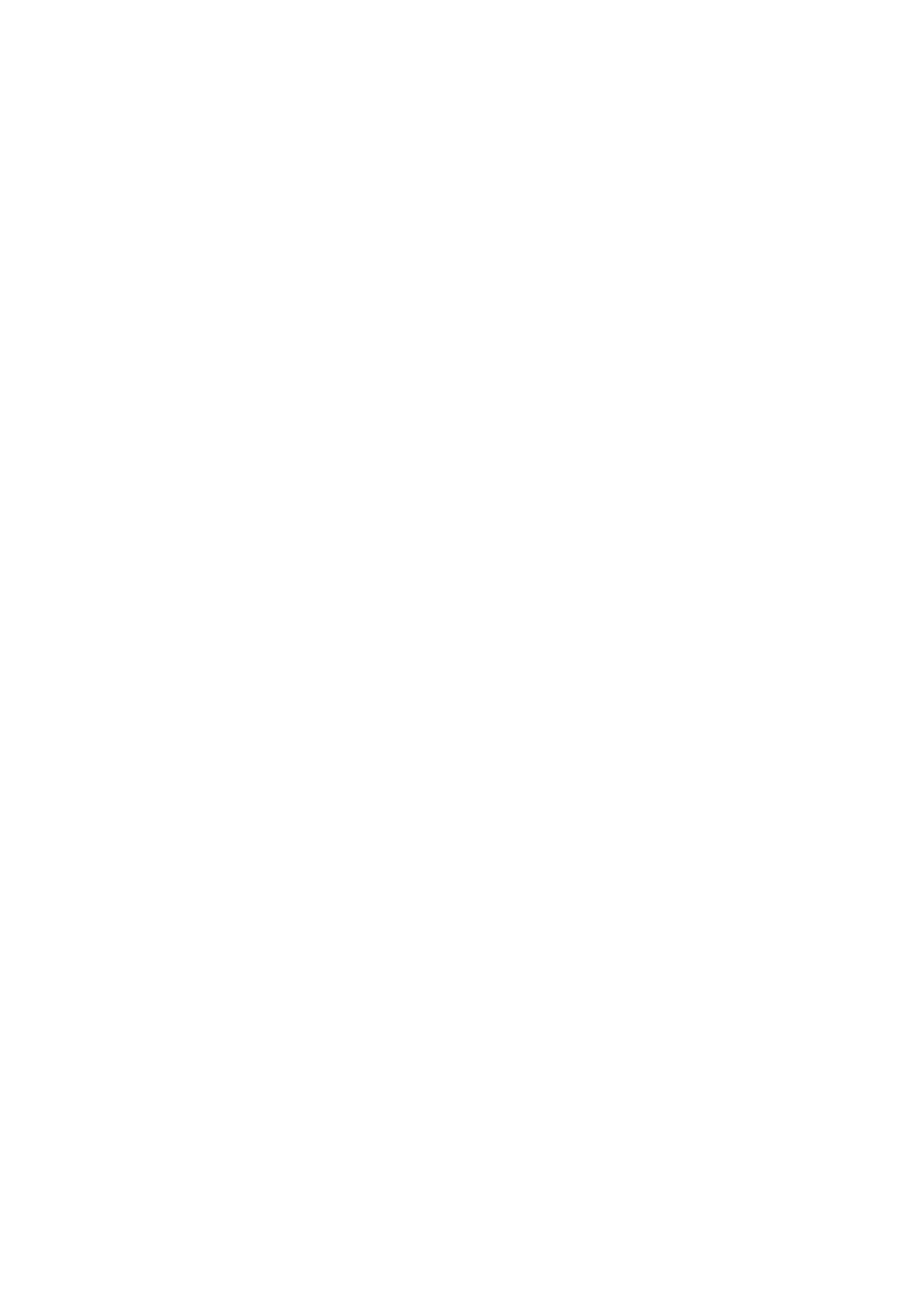As shown in Fig. 5, the range of temperature is 2.42 degrees which is reasonable. Temperature of entrance is low, but the temperature increases as the distance away from the entrance increases. Besides, it presents entirely that the color of middle part of pipeline is bright; the color of both sides of pipeline is dark. That is to say, temperature of pipelines lie above the blade is higher than both sides of pipeline.



**Fig. 6.** Analysis of warping.

As shown in Fig. 6, warpage is largest at the part of blade tip, and which is smallest at the middle where close to the root of blade.

## **4. Comparative analysis**

A general mold filling process involves cooling. The results of two situations, with and without cooling are represented in Figs. 7, 8 below to enable a visual comparison.



**Fig. 7.** Analysis of pressure when switching from velocity to pressure without cooling process.

Under the conditions of cooling and no cooling, general change law of mold filling process is the same by comparing Fig. 7 with Fig. 1. Due to the lower temperature, resin viscosity increases and resin flow rate decreases. When switching from velocity to pressure, pressure under the condition with cooling is larger than without cooling.

As shown in Fig. 8, molecular orientation shrink anisotropy is offset by cooling process, which contributes to improving warping deformation.

## **5. Optimization design**

The variety of cavity types and designs of runner have quite a little effect on filling results [10-12]. As shown in the analysis results above, there are still some defects exist during filling process, such as the pressure when switching from velocity to pressure is rather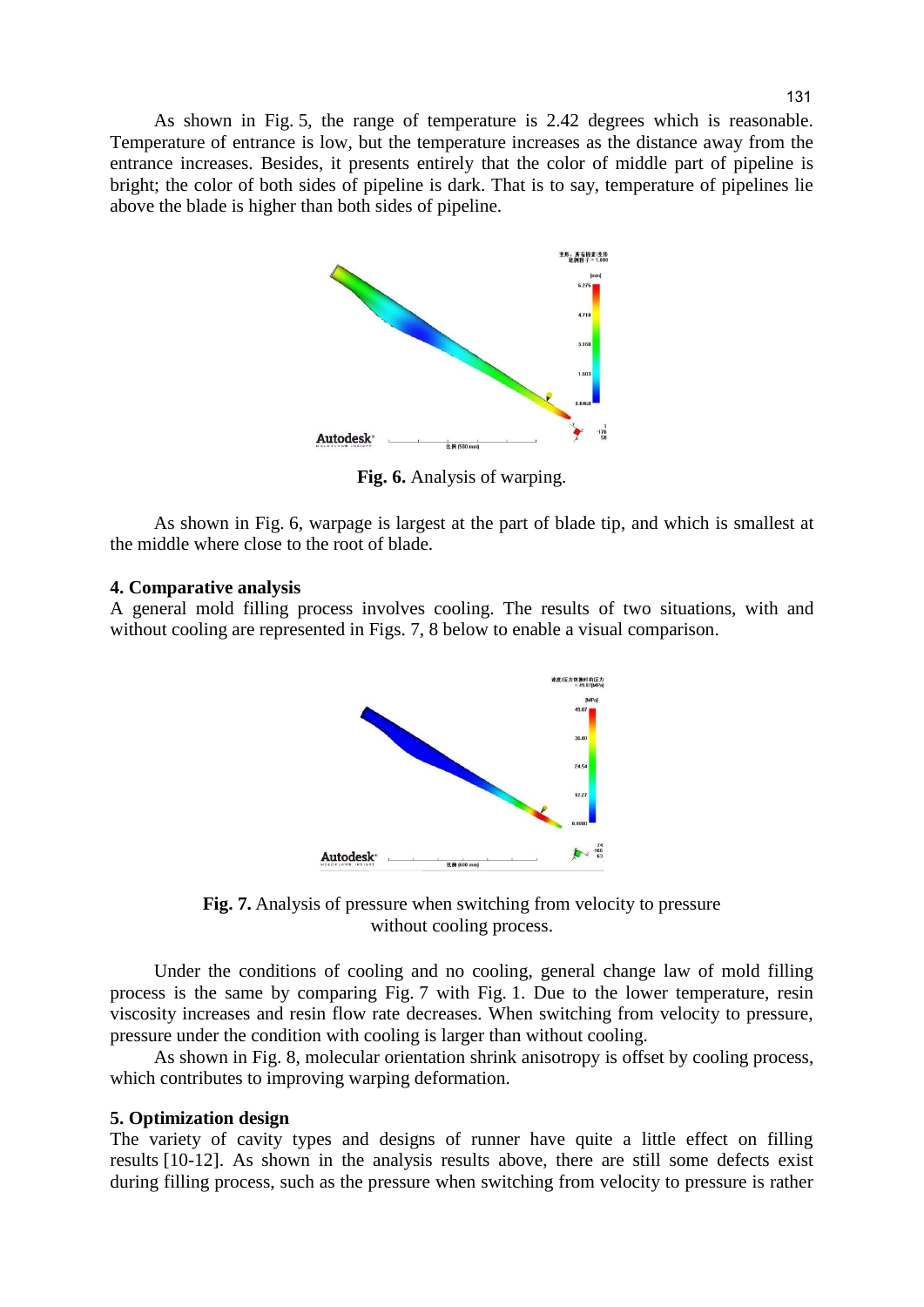# SIMULATION ANALYSIS OF WIND TURBINE BLADE DURING RESIN

## **TRANSFER MOLDING PROCESS**

## Cheng Li<sup>\*</sup>, Manman Xu, Ying Tie

School of Mechanical Engineering, Zhengzhou University, Zhengzhou 450001, China

\*e-mail: chengli@zzu.edu.cn

**Abstract.** The wind turbine blade is a key component of wind turbine generator system, and helps capture wind energy effectively. The way of RTM resin transfer molding is generally used at home and abroad for blade manufacturing process. In order to ensure the quality of product, computer simulation analysis and experimental verification should be conducted before producing. Moldflow was used to simulate the process of wind turbine blade RTM. Based on that, variation diagrams about filling time, temperature, buckling deformation, pressure and so on are obtained. The results of analysis and comparison of with and without cooling, as well as optimize the defects existed indicate that cavitations concentrate in roots and edge of the blade, gas exhaust mold easily, there is no need to open up air vent additional; In filling stage, mold clamping force gradually increase slowly, in packing stage, mold clamping force sharply increase to reach peak, the mold clamping force disappears after packing: filling time with cooling process is longer than that without cooling process. It provides an important reference for wind turbine blade design and manufacture.

#### 1. Introduction

Compared with many composite manufacturing processes available, resin transfer molding (RTM) is one of the most efficient and economical process due to its capabilities such as non-expensive process equipment, closed mold process, excellent control on mechanical properties, incorporation of metal inserts and attachments, low filling pressures, possibility of producing large and complex parts and low labor costs [1].

Macro-flow (resin flow between the fiber bundles) and micro-flow (resin flow within the fiber bundles) both exist during the process of resin transfer molding. Flow behavior is influenced by a lot of factors and flow principle is completely complex, so that many problems are to be solved. This comes to be the focus of study on liquid model molding process field at home and abroad [2, 3].

Analysis of resin transfer molding of blade has deep significance on development of RTM. Computer is used to simulate the molding process. Continuous modification and perfection of numerical method in practice helps computer to analyze and predict the process of molding exactly. After resin has injected into cavity during RTM process, shape of resin in saturated zone and flow front change over time, which is a transient process. The numerical method of treating free surface and moving boundary of transient fluid is the key of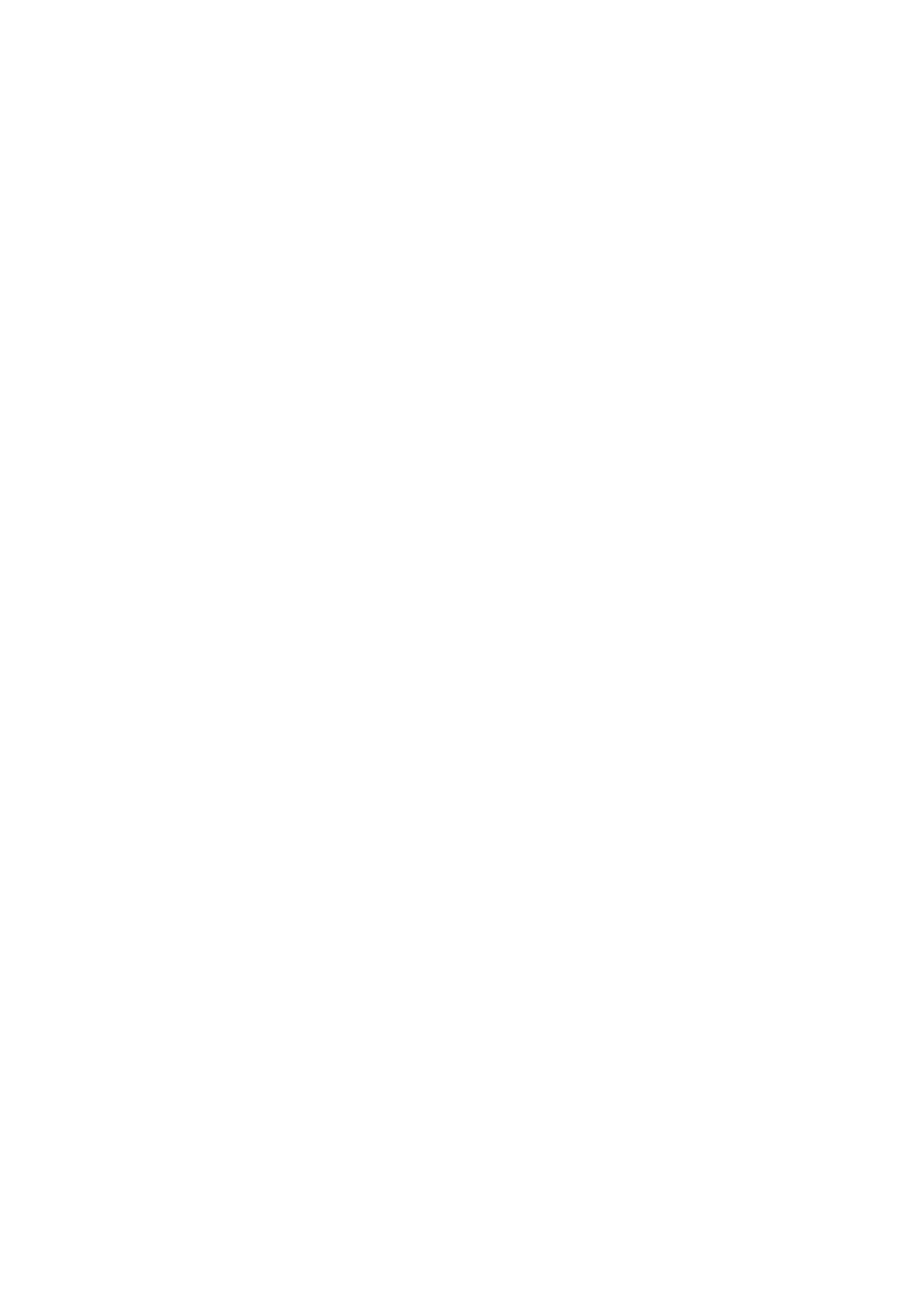As shown in Fig. 9, after optimizing, the pressure when switch from velocity to pressure decreases. Efficiency is potentiated as well as wastage is reduced.

As shown in Fig. 10, two pictures clearly explain that warping deformation of blade is improved. As a result, quality of products gets great a degree enhanced through effective and reasonable optimization.



**Fig. 10.** Comparative analysis of warping before and after optimizing.

## **6. Conclusions**

(1) By simulating and analyzing resin transfer molding process of wind turbine blade, the change rules of pressure, temperature and warping during molding process are researched.

(2) Contrastive analysis of filling results under the conditions of cooling and no cooling is obtained.

(3) The defects which have influence on the quality of products are optimized by changing technical process.

(4) Conclusions like maintaining process homogenize the products so that quality is improved, is reached by simulating and analyzing the molding process. Through the comparative analysis of filling processes with and without cooling, several conclusions are obtained, for example, filling time is longer, warping deformation is smaller, quality of product is better with cooling process.

## *Acknowledgements*

*The work was supported by National Natural Science Foundation of China (Grant No. 61079005) and Innovation Scientists and Technicians Troop Construction Projects of Zhengzhou City (Grant No. 121PLJRC525).* 

## **References**

[1] Mohsan Haider, Pascal Hubert, Larry Lessard // *Composites Science and Technology* **67(15-16)** (2007) 3176.